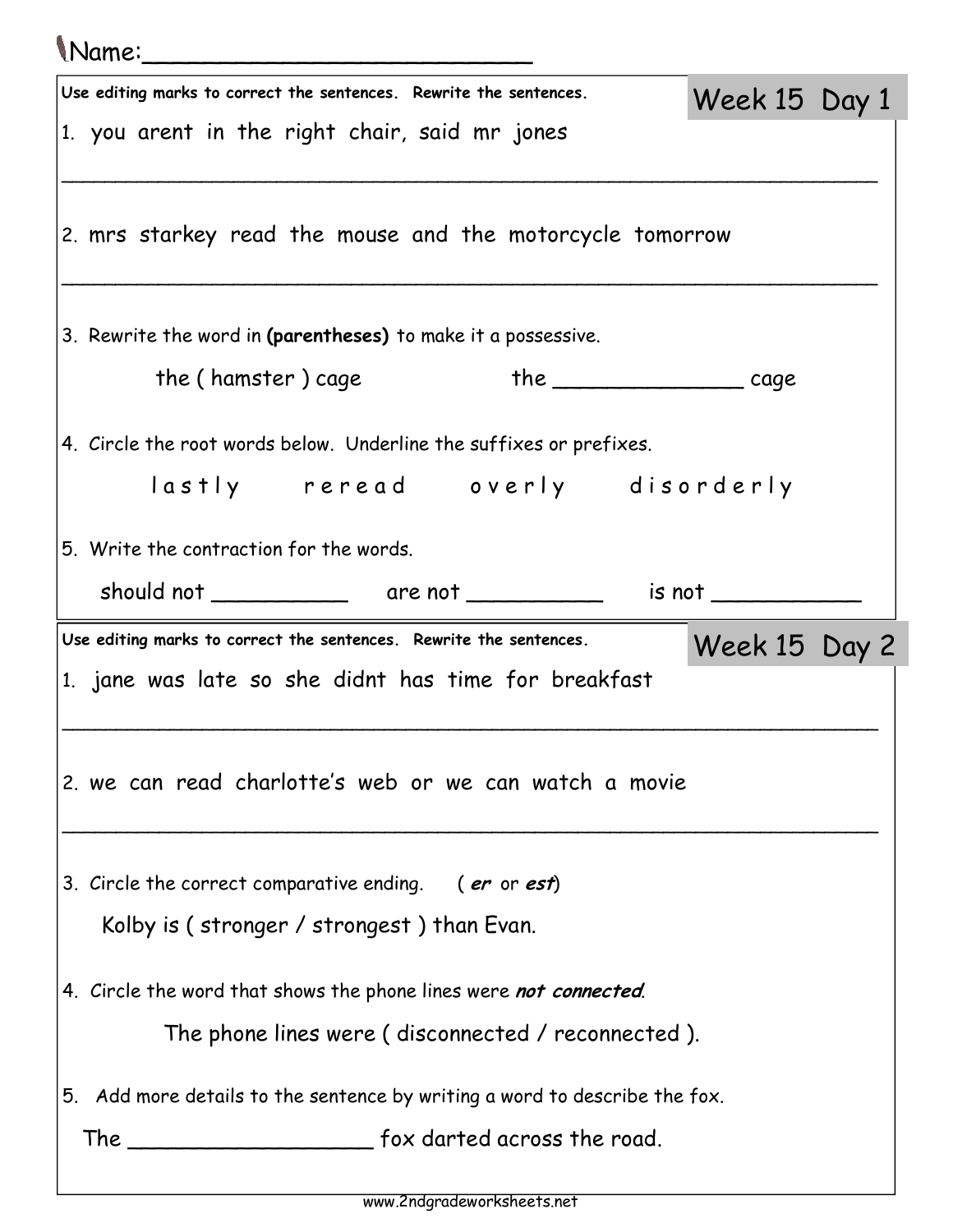## Name:\_\_\_\_\_\_\_\_\_\_\_\_\_\_\_\_\_\_\_\_\_\_\_\_\_

| Use editing marks to correct the sentences. Rewrite the sentences.                   |                                        | Week 15 Day 3                |  |
|--------------------------------------------------------------------------------------|----------------------------------------|------------------------------|--|
| 1. you can play out side but you have to clean                                       |                                        |                              |  |
| 2. pakey is the taller kid in the class room                                         |                                        |                              |  |
| 3. Circle the action verbs in the sentence below.                                    |                                        |                              |  |
|                                                                                      | Ellie plays basketball and runs track. |                              |  |
| 4. Divide the words into syllables with a $\lambda$ . Circle the closed syllable(s). |                                        |                              |  |
| badger format prefix also                                                            |                                        |                              |  |
| 5. Circle the correct way to write a closing to a letter.                            |                                        |                              |  |
| your friend, Your friend, Your friend                                                |                                        |                              |  |
|                                                                                      |                                        |                              |  |
| Use editing marks to correct the sentences. Rewrite the sentences.                   |                                        | Week 15 Day 4                |  |
| 1. the guitar was loudest than the piano                                             |                                        |                              |  |
| 2. can we read diary of a worm? asked brenna                                         |                                        |                              |  |
| 3. Combine the two sentences into one with <b>so</b> .                               |                                        |                              |  |
| Is was raining outside.                                                              |                                        | We stayed inside for recess. |  |
|                                                                                      |                                        |                              |  |
| 4. Circle the correct word to show the person wants to read the story again.         |                                        |                              |  |
| I want to (reread / disread) that wonderful story!                                   |                                        |                              |  |